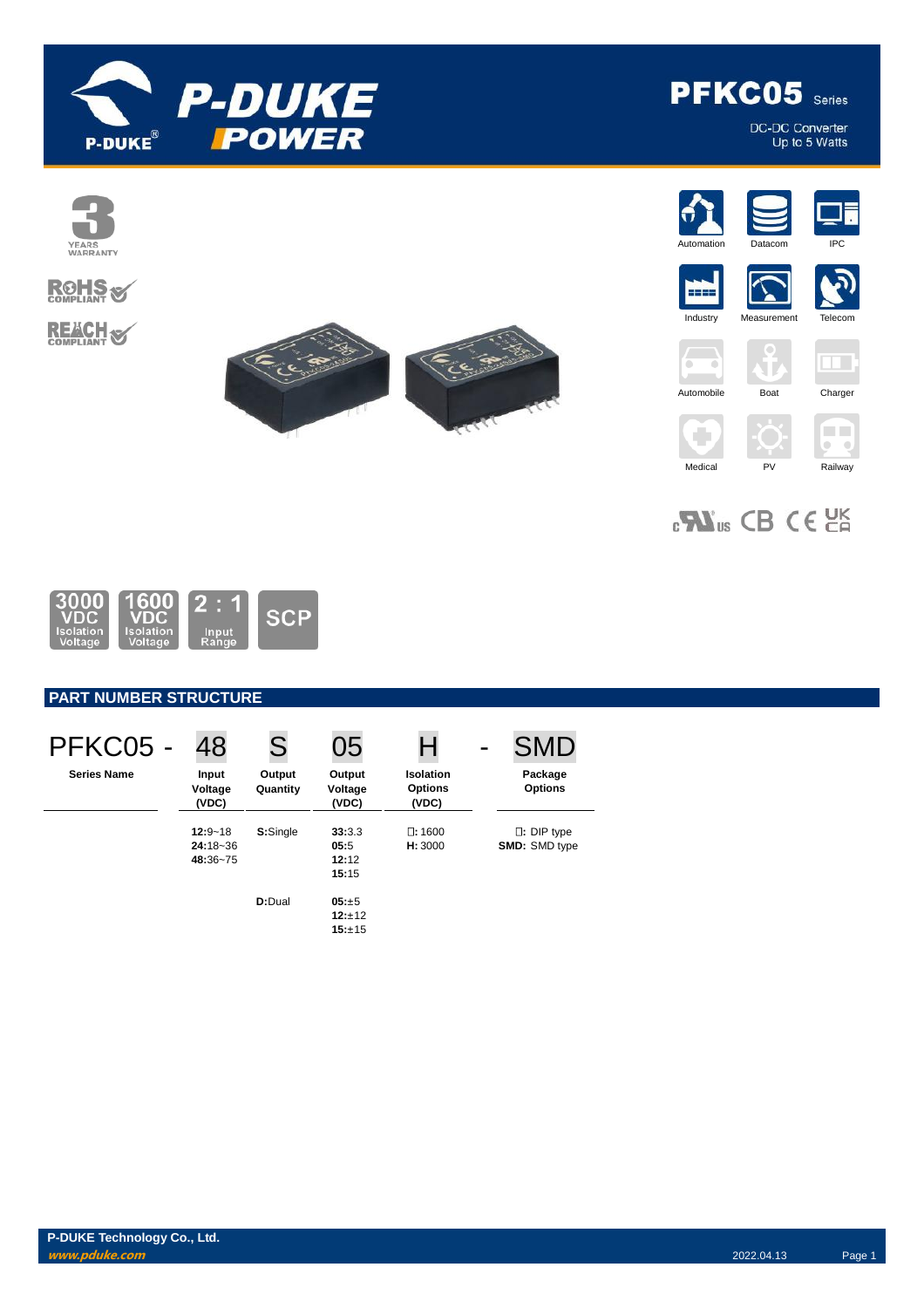



## **TECHNICAL SPECIFICATION** All specifications are typical at nominal input, full load and 25℃ unless otherwise noted

| <b>Model</b>  | Input Range | Output<br>Voltage | <b>Output Current</b><br>@ Full Load |                  | <b>Input Current</b><br>@ No Load | Efficiency | Maximum<br><b>Capacitor Load</b> |
|---------------|-------------|-------------------|--------------------------------------|------------------|-----------------------------------|------------|----------------------------------|
| <b>Number</b> |             |                   | Min. Load                            | <b>Full Load</b> |                                   |            |                                  |
|               | <b>VDC</b>  | <b>VDC</b>        | mA                                   | mA               | mA                                | $\%$       | μF.                              |
| PFKC05-12S33  | $9 - 18$    | 3.3               | 100                                  | 1000             | 25                                | 72         | 2200                             |
| PFKC05-12S05  | $9 - 18$    | 5                 | 100                                  | 1000             | 10                                | 76         | 1000                             |
| PFKC05-12S12  | $9 - 18$    | 12                | 47                                   | 470              | 30                                | 80         | 220                              |
| PFKC05-12S15  | $9 - 18$    | 15                | 40                                   | 400              | 20                                | 80         | 150                              |
| PFKC05-12D05  | $9 - 18$    | ±5                | ±50                                  | ± 500            | 20                                | 77         | ±680                             |
| PFKC05-12D12  | $9 - 18$    | ±12               | ±20                                  | ±230             | 50                                | 80         | ±100                             |
| PFKC05-12D15  | $9 - 18$    | ±15               | ±19                                  | ±190             | 30                                | 80         | ±68                              |
| PFKC05-24S33  | $18 - 36$   | 3.3               | 100                                  | 1000             | 15                                | 72         | 2200                             |
| PFKC05-24S05  | $18 - 36$   | 5                 | 100                                  | 1000             | 10                                | 79         | 1000                             |
| PFKC05-24S12  | $18 - 36$   | 12                | 47                                   | 470              | 10                                | 81         | 220                              |
| PFKC05-24S15  | $18 - 36$   | 15                | 40                                   | 400              | 10                                | 81         | 150                              |
| PFKC05-24D05  | $18 - 36$   | ±5                | ±50                                  | ± 500            | 10                                | 78         | ±680                             |
| PFKC05-24D12  | $18 - 36$   | ±12               | ±23                                  | ±230             | 40                                | 81         | ±100                             |
| PFKC05-24D15  | $18 - 36$   | ±15               | ±19                                  | ±190             | 10                                | 81         | ±68                              |
| PFKC05-48S33  | $36 - 75$   | 3.3               | 100                                  | 1000             | 5                                 | 73         | 2200                             |
| PFKC05-48S05  | $36 - 75$   | 5                 | 100                                  | 1000             | 5                                 | 78         | 1000                             |
| PFKC05-48S12  | $36 - 75$   | 12                | 47                                   | 470              | 5                                 | 81         | 220                              |
| PFKC05-48S15  | $36 - 75$   | 15                | 40                                   | 400              | 5                                 | 81         | 150                              |
| PFKC05-48D05  | $36 - 75$   | ±5                | ±50                                  | ± 500            | 10                                | 77         | ±680                             |
| PFKC05-48D12  | $36 - 75$   | ±12               | ±23                                  | ±230             | 10                                | 81         | ±100                             |
| PFKC05-48D15  | $36 - 75$   | ±15               | ±19                                  | ±190             | 10                                | 81         | ±68                              |

\* The output requires a minimum loading on the output to maintain specified regulation. Operation under no-load condition will not damage these devices, however they may not meet all listed specification.

| <b>INPUT SPECIFICATIONS</b>   |                         |                   |      |      |         |            |
|-------------------------------|-------------------------|-------------------|------|------|---------|------------|
| <b>Parameter</b>              |                         | <b>Conditions</b> | Min. | Typ. | Max.    | Unit       |
| Operating input voltage range |                         | 12Vin(nom)        | 9    | 12   | 18      |            |
|                               |                         | 24Vin(nom)        | 18   | 24   | 36      | <b>VDC</b> |
|                               |                         | 48Vin(nom)        | 36   | 48   | 75      |            |
| Start up time                 | Constant resistive load | Power up          |      |      | 30      | ms         |
| Input surge voltage           | 100 ms, max.            | 12Vin(nom)        |      |      | 36      |            |
|                               |                         | 24Vin(nom)        |      |      | 50      | <b>VDC</b> |
|                               |                         | 48Vin(nom)        |      |      | 100     |            |
| Input filter                  |                         |                   |      |      | Pi type |            |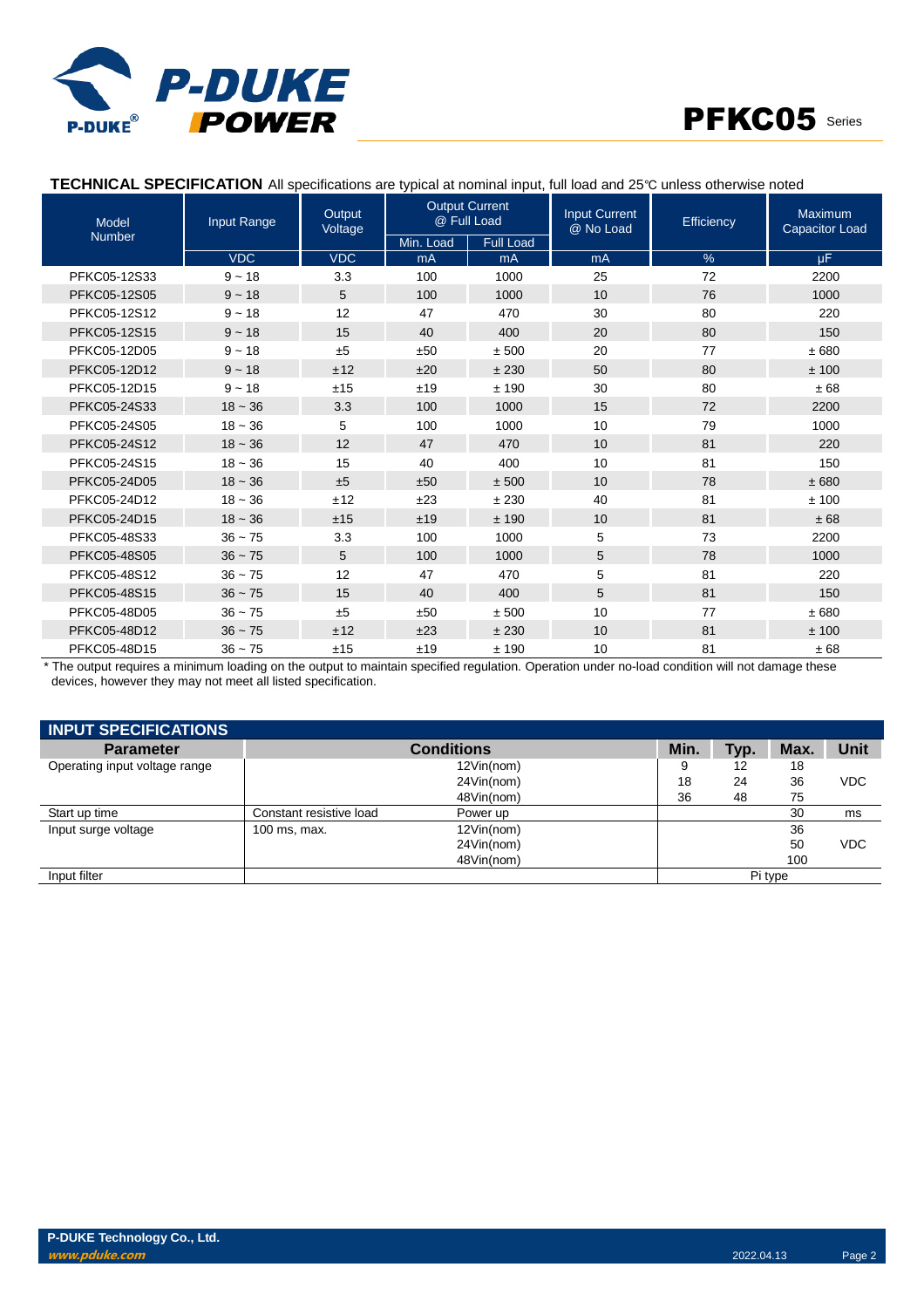

| OUTPUT SPECIFICATIONS            |                                    |                   |         |      |                                 |          |
|----------------------------------|------------------------------------|-------------------|---------|------|---------------------------------|----------|
| <b>Parameter</b>                 |                                    | <b>Conditions</b> | Min.    | Typ. | Max.                            | Unit     |
| Voltage accuracy                 |                                    |                   | $-1.0$  |      | $+1.0$                          | %        |
| Line regulation                  | Low Line to High Line at Full Load |                   | $-0.2$  |      | $+0.2$                          | %        |
| Load regulation                  | Min. Load to Full Load             | Single            | $-0.5$  |      | $+0.5$                          | $\%$     |
|                                  |                                    | Dual              | $-2.0$  |      | $+2.0$                          |          |
| Cross regulation                 | Asymmetrical load 25%/100% FL      | Dual              | $-5.0$  |      | $+5.0$                          | %        |
| Ripple and noise                 | Measured by 20MHz bandwidth        | 3.3 Vout, 5 Vout  |         | 75   |                                 |          |
|                                  |                                    | 12Vout            |         | 120  |                                 | mVp-p    |
|                                  |                                    | 15Vout            |         | 150  |                                 |          |
| Temperature coefficient          |                                    |                   | $-0.02$ |      | $+0.02$                         | $\%$ /°C |
| Transient response recovery time | 25% load step change               |                   |         | 500  |                                 | μs       |
| Short circuit protection         |                                    |                   |         |      | Continuous, automatics recovery |          |

| <b>GENERAL SPECIFICATIONS</b> |                          |                 |                   |      |      |                              |                    |
|-------------------------------|--------------------------|-----------------|-------------------|------|------|------------------------------|--------------------|
| <b>Parameter</b>              |                          |                 | <b>Conditions</b> | Min. | Typ. | Max.                         | <b>Unit</b>        |
| <b>Isolation voltage</b>      | 1 minute                 | Input to Output | Standard          | 1600 |      |                              | <b>VDC</b>         |
|                               |                          |                 | Suffix "H"        | 3000 |      |                              |                    |
| Isolation resistance          | 500VDC                   |                 |                   |      |      |                              | $G\Omega$          |
| Isolation capacitance         |                          |                 |                   |      |      | 300                          | pF                 |
| Switching frequency           |                          |                 |                   | 100  |      |                              | kHz                |
| Safety approvals              | IEC /EN /UL 62368-1      |                 |                   |      |      | UL:E193009                   |                    |
|                               |                          |                 |                   |      |      | CB:UL(Demko)                 |                    |
| Case material                 |                          |                 |                   |      |      | Non-conductive black plastic |                    |
| Base material                 |                          |                 |                   |      |      | Non-conductive black plastic |                    |
| Potting material              |                          |                 |                   |      |      | Epoxy (UL94 V-0)             |                    |
| Weight                        |                          |                 | DIP Type          |      |      |                              | 14g (0.48oz)       |
|                               |                          |                 | SMD Type          |      |      |                              | 15g (0.52oz)       |
| <b>MTBF</b>                   | MIL-HDBK-217F, Full load |                 |                   |      |      |                              | 5.953 x $10^6$ hrs |

| <b>ENVIRONMENTAL SPECIFICATIONS</b> |                   |       |      |        |              |
|-------------------------------------|-------------------|-------|------|--------|--------------|
| <b>Parameter</b>                    | <b>Conditions</b> | Min.  | Typ. | Max.   | Unit         |
| Operating ambient temperature       | Without derating  | $-25$ |      | $+71$  | °C           |
| Maximum case temperature            |                   |       |      | 100    | °C           |
| Storage temperature range           |                   | $-55$ |      | $+125$ | °C           |
| Thermal shock                       |                   |       |      |        | MIL-STD-810F |
| Vibration                           |                   |       |      |        | MIL-STD-810F |
| Relative humidity                   |                   |       |      |        | 5% to 95% RH |

| <b>EMC SPECIFICATIONS</b>      |             |                                          |                  |
|--------------------------------|-------------|------------------------------------------|------------------|
| <b>Parameter</b>               |             | <b>Conditions</b>                        | Level            |
| EMI                            | EN55032     |                                          | Class A          |
| <b>EMS</b>                     | EN55024     |                                          |                  |
| <b>ESD</b>                     | EN61000-4-2 | Air $\pm$ 8kV and Contact $\pm$ 6kV      | Perf. Criteria A |
| Radiated immunity              | EN61000-4-3 | 10 V/m                                   | Perf. Criteria A |
| <b>Fast transient</b>          | EN61000-4-4 | $±$ 2kV                                  | Perf. Criteria B |
|                                |             | With an external input filter capacitor  |                  |
|                                |             | (Nippon chemi-con KY series, 220µF/100V) |                  |
| Surge                          | EN61000-4-5 | $±$ 1kV                                  | Perf. Criteria B |
|                                |             | With an external input filter capacitor  |                  |
|                                |             | (Nippon chemi-con KY series, 220µF/100V) |                  |
| Conducted immunity             | EN61000-4-6 | 10 $Vr.m.s$                              | Perf. Criteria A |
| Power frequency magnetic field | EN61000-4-8 | 100A/m continuous; 1000A/m 1 second      | Perf. Criteria A |

**CAUTION:** This power module is not internally fused. An input line fuse must always be used.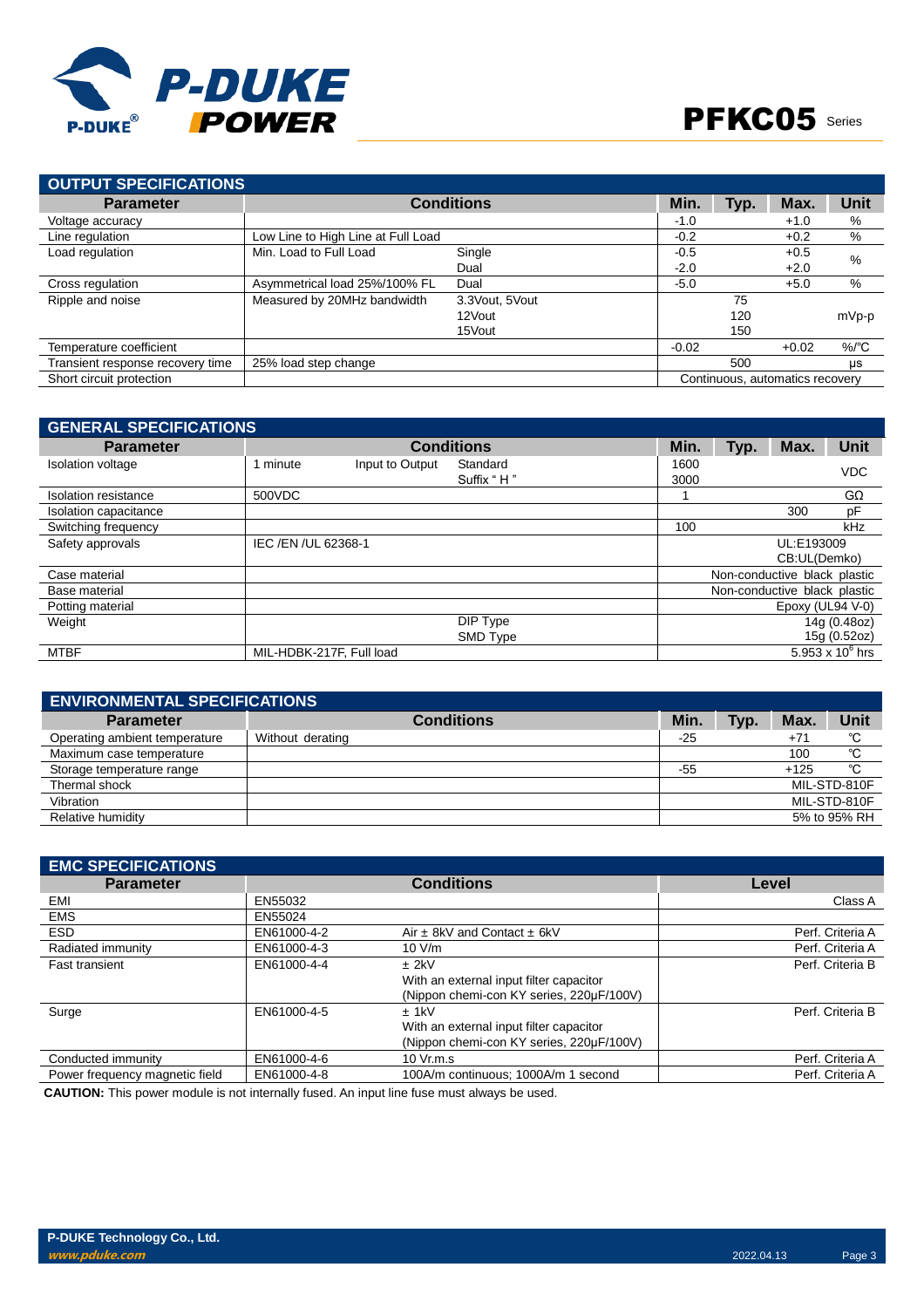



# **CHARACTERISTIC CURVE**







### **FUSE CONSIDERATION**

This power module is not internally fused. An input line fuse must always be used.

This encapsulated power module can be used in a wide variety of applications, ranging from simple stand-alone operation to an integrated part of sophisticated power architecture.

To maximum flexibility, internal fusing is not included; however, to achieve maximum safety and system protection, always use an input line fuse. The input line fuse suggest as below:

| Model             | <b>Fuse Rating</b><br>(A) | <b>Fuse Type</b> |
|-------------------|---------------------------|------------------|
| <b>PFKC05-12F</b> | 1.25                      | Slow-Blow        |
| <b>PFKC05-24</b>  | 0.63                      | Slow-Blow        |
| <b>PFKC05-48</b>  | 0.315                     | Slow-Blow        |

The table based on the information provided in this data sheet on inrush energy and maximum DC input current at low Vin.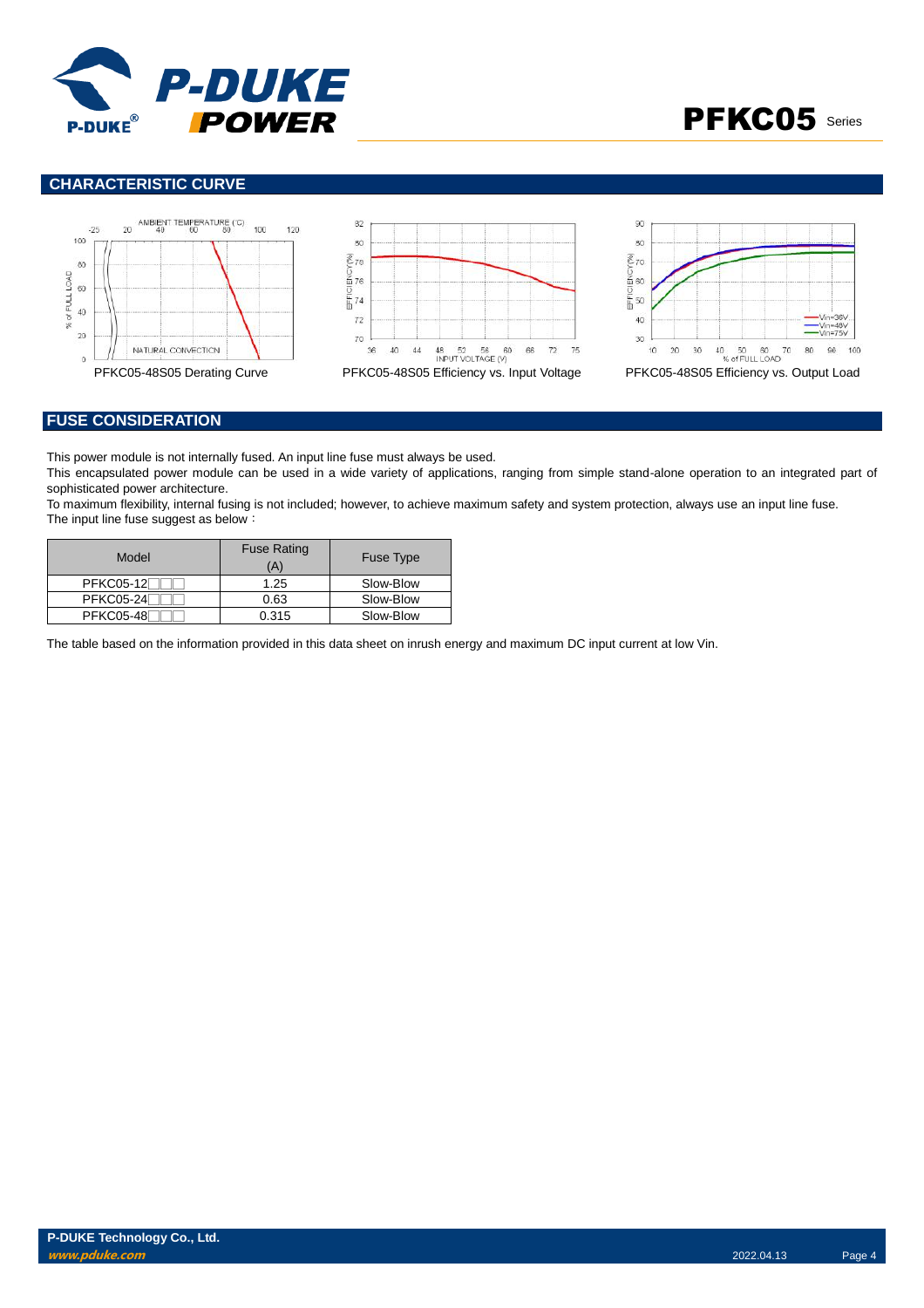

# PFKC05 Series

## **MECHANICAL DRAWING**







### **DIP type PIN CONNECTION**

| PIN | <b>SINGLE</b> | <b>DUAL</b> | <b>PIN</b> | <b>SINGLE</b> | <b>DUAL</b> |
|-----|---------------|-------------|------------|---------------|-------------|
| 2   | -Vin          | -Vin        | 23         | $+V$ in       | $+V$ in     |
| 3   | -Vin          | -Vin        | 22         | $+V$ in       | $+V$ in     |
|     |               |             |            |               |             |
| 9   | <b>NC</b>     | Common      | 16         | -Vout         | Common      |
| 10  | <b>NC</b>     | <b>NC</b>   | 15         | <b>NC</b>     | <b>NC</b>   |
| 11  | <b>NC</b>     | -Vout       | 14         | $+$ Vout      | $+$ Vout    |

\*NC:No Connection

1. All dimensions in inch [mm]

2. Tolerance :x.xx±0.02 [x.x±0.5]

x.xxx±0.010 [x.xx±0.25]

3. Pin dimension tolerance ±0.004[0.10]

| PIN    | <b>SINGLE</b> | <b>DUAL</b> | PIN | <b>SINGLE</b> | <b>DUAL</b> |
|--------|---------------|-------------|-----|---------------|-------------|
| 2      | -Vin          | -Vin        | 23  | $+V$ in       | $+V$ in     |
| 3      | -Vin          | -Vin        | 22  | $+V$ in       | $+V$ in     |
|        |               |             |     |               |             |
| 9      | NC.           | Common      | 16  | -Vout         | Common      |
| 10     | <b>NC</b>     | <b>NC</b>   | 15  | <b>NC</b>     | <b>NC</b>   |
| 11     | NC.           | -Vout       | 14  | $+$ Vout      | $+$ Vout    |
| Others | <b>NC</b>     | <b>NC</b>   |     |               |             |
|        | $\cdots$      |             |     |               |             |

\*NC:No Connection

1. All dimensions in inch [mm]

2. Tolerance :x.xx±0.02 [x.x±0.5]

x.xxx±0.010 [x.xx±0.25]

3. Pin dimension tolerance ±0.004[0.10]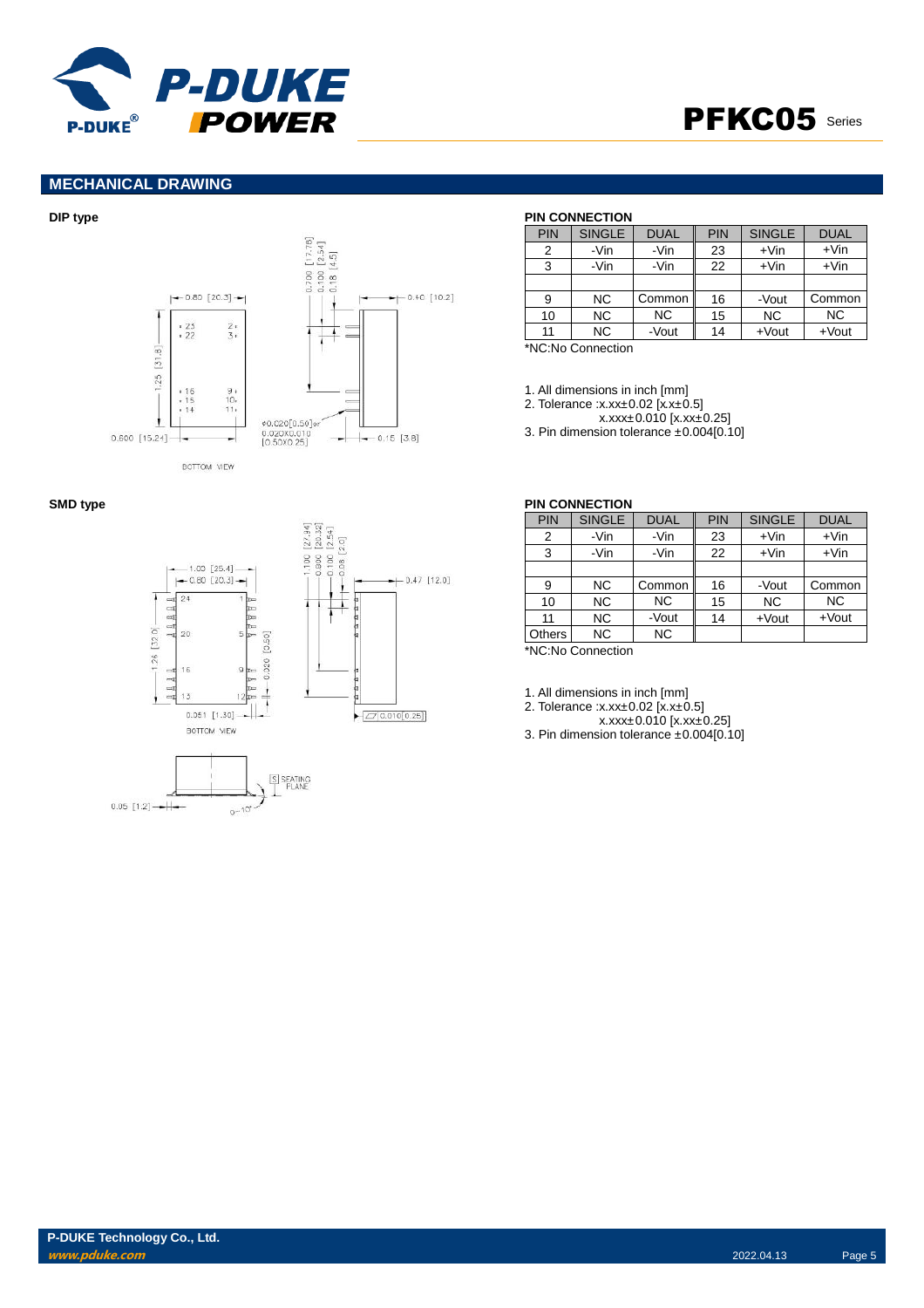

# PFKC05 Series

### **RECOMMENDED PAD LAYOUT**

### **DIP type**



### **SMD type**



All dimensions in inch[mm] Pad size(lead free recommended) Through hole 2.3.9.10.11.14.15.16.22.23: Φ0.031[0.80] Top view pad 2.3.9.10.11.14.15.16.22.23: Φ0.039[1.00] Bottom view pad 2.3.9.10.11.14.15.16.22.23: Φ0.063[1.60]

All dimensions in inch[mm] Pad size(lead free recommended) Top view pad:0.079x0.059[2.00x1.50]

### **THERMAL CONSIDERATIONS**

The power module operates in a variety of thermal environments.

- However, sufficient cooling should be provided to help ensure reliable operation of the unit.
- Heat is removed by conduction, convection, and radiation to the surrounding environment.
- Proper cooling can be verified by measuring the point as the figure below.
- The case temperature (Tc) should be measured at the position as the figure below.
- The temperature at this location should not exceed "Maximum case temperature".
- When operating, adequate cooling must be provided to maintain the test point temperature at or below "Maximum case temperature". You can limit this temperature to a lower value for extremely high reliability.
- Thermal test condition with vertical direction by natural convection (20LFM).